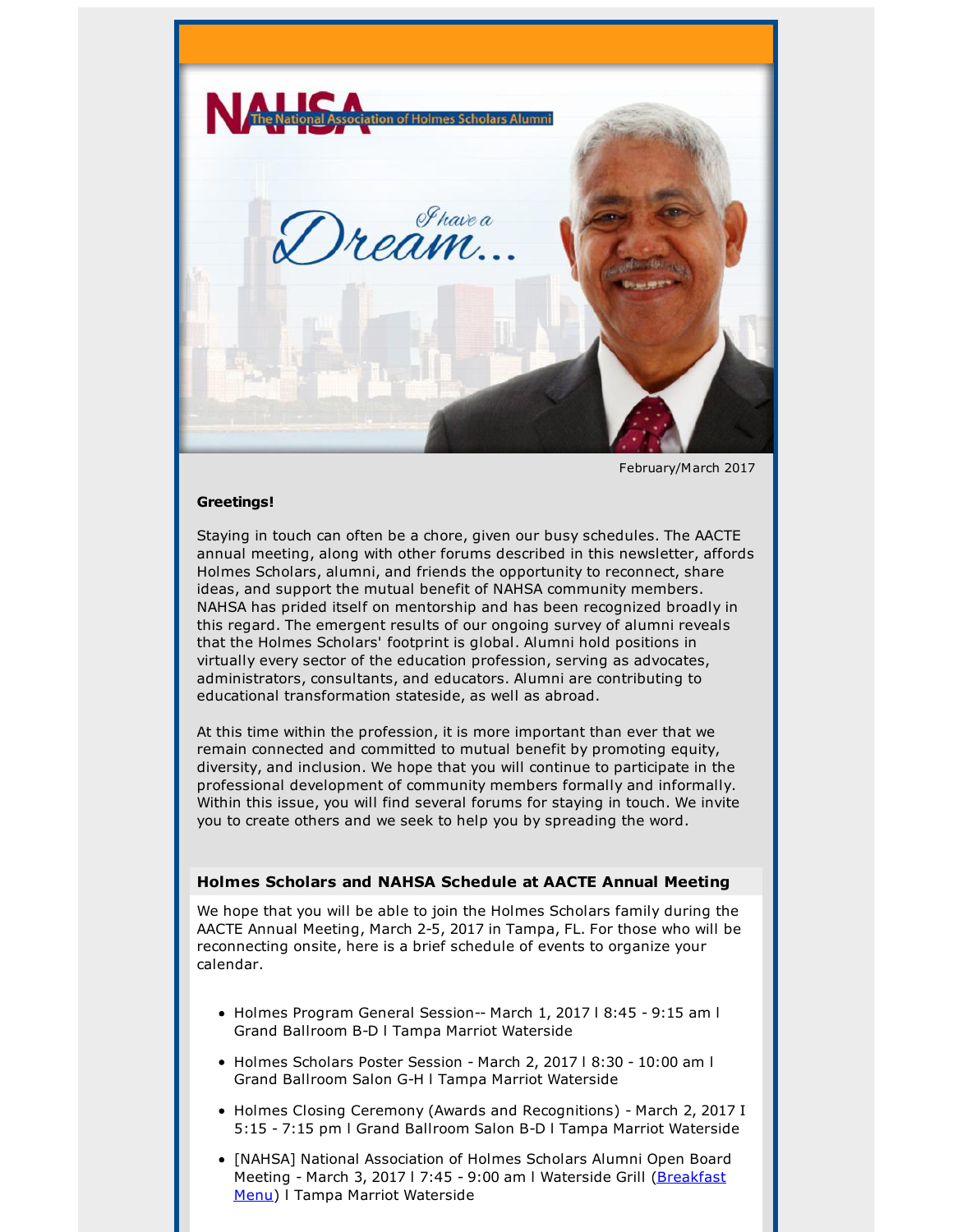# **Holmes Scholars Creed**

Join us during the Holmes Scholars' Closing Ceremony to recognize new Scholars. We will raise our voices in unison for the Holmes Scholar Creed. The Creed is an affirmation of advocacy and honors minority educators in the professional and school communities. The power of the spoken word in chorus was undeniable during the closing ceremony last year. A new customer of agency has been born.

## *I am a Holmes Scholar, therefore I strongly believe that:*

- 1. A Holmes Scholar is motivated by the desire to lead, achieve, and excel;
- 2. As a Holmes Scholar, it is my duty to lead by example, because to whom much is given, much is required;
- 3. I must use my academic and cultural acumen to work skillfully and wisely to change the educational outcomes for underserved students and communities;
- 4. I am a yardstick for social justice, who promotes equity and does things for the right reason as a standard of measure;
- 5. I am culturally affirmed, and exemplify a strong work ethic, high integrity, and high expectations for myself and others;
- 6. I am a lifelong learner, and am a living example of why education is a process;
- 7. I acknowledge that my position gives me the power to change not only my individual situation, but the collective situations of my communities;
- 8. I am guided by the footsteps of those who have come before me and hold high the principles of Holmes Scholars;
- 9. I am a member of the collective, as such, am committed to the growing legacy of Holmes Scholars and alumni;
- 10. As a Holmes Scholar, I believe and affirm that:

*Once a Holmes Scholar, always a Scholar! Once a Holmes Scholar, always a Scholar! Once a Holmes Scholar, always a Scholar!*

#### **NAHSA Mentorship**

Get involved in NAHSA mentorship. We are calling on alumni and friends of NAHSA to support the professional development of peers via high impact webinars. Designed according to the NAHSA's mentorship spiral, the webinars will offer timely support for navigating the professorate, administration, and other career options. If you would like to



host a one-hour professional development webinar for alumni or to suggest a topic of importance, please let us know at **NAHSA Webinars**.



# **SAVE THE DATE**

Please save the date for the fall 2017 Dissertation Retreat. This annual event is organized jointly by the University of Central Florida and Florida A & M University.

**Dissertation Retreat October 27-28,**

**2017, University of Central Florida.**

**Host Future Dissertation Retreats**